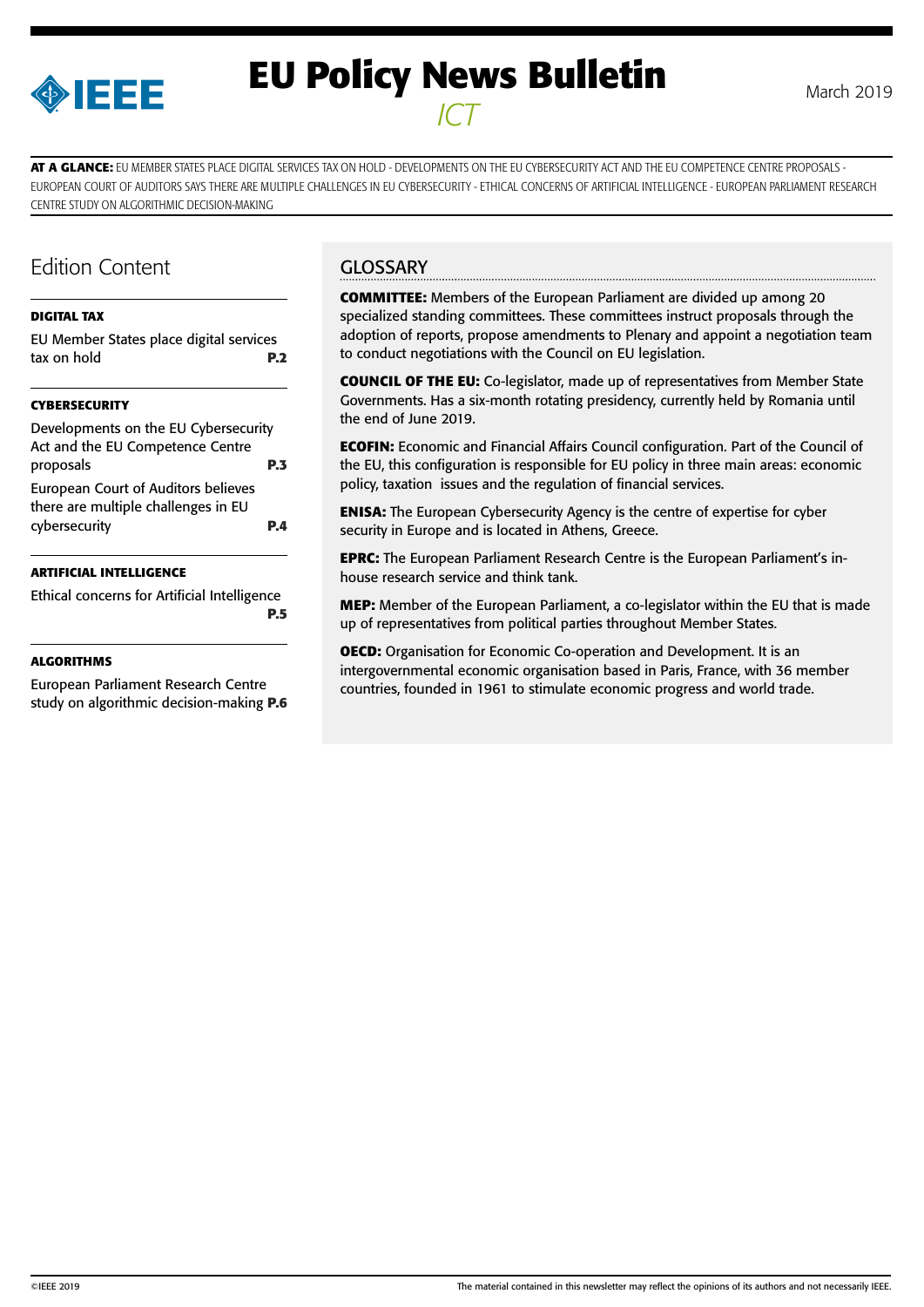### <span id="page-1-0"></span>**DIGITAL TAX**

EU Member States place digital services tax on hold **P.2**

### **[CYBERSECURITY](#page-2-0)**

| Developments on the EU Cybersecurity |            |
|--------------------------------------|------------|
| Act and the EU Competence Centre     |            |
| proposals                            | <b>P.3</b> |
| European Court of Auditors believes  |            |
| there are multiple challenges in EU  |            |
| cybersecurity                        | DД         |
|                                      |            |

### **[ARTIFICIAL INTELLIGENCE](#page-4-0)**

[Ethical concerns for Artificial Intelligence](#page-4-0) **[P.5](#page-4-0)**

### **[ALGORITHMS](#page-5-0)**

[European Parliament Research Centre](#page-5-0)  [study on algorithmic decision-making](#page-5-0) **P.6**

#### DIGITAL TAX

# **EU Member States place digital services tax on hold**



#### ©Shutterstock

The Economic and Financial Affairs Council configuration (ECOFIN) confirmed on 12 March that the proposal for an EU-wide digital services tax will be placed "on ice", after four Member States (Ireland, Denmark, Sweden and Finland) maintained their "fundamental" opposition to the proposal.

The attention now turns to the work of the Organisation for Economic Co-operation and Development (OECD), which is working towards a global solution to the taxation of the digital economy. Commenting on the part of the European Commission, Commissioner Pierre Moscovici, responsible for Economic and Financial Affairs, Taxation and Customs, stated that negotiations could be relaunched, if talks at the international level become gridlocked. The Romanian Presidency of the Council of the EU commented that it would work to ensure a common position in the context of the OECD's work and "revert" to the proposal, if "by the end of 2020 it appears that an agreement at OECD is bound to take more time".

On 13 and 14 March, the OECD hosted a debate on "Addressing the Tax Challenges of the Digitalisation of the Economy". As explained by Brian Jenn, US Department of Treasury and Co-Chair of the Task Force on the Digital Economy, the aim of the debate was to get an overview of the stakeholders' input to the public consultation **[document](http://www.oecd.org/tax/beps/public-consultation-document-addressing-the-tax-challenges-of-the-digitalisation-of-the-economy.pdf)**, which the OECD published on 13 February as part of its ongoing work on the Inclusive Framework on Base Erosion and Profit Shifting and its Task Force on the Digital Economy. The public consultation fed the work of the OECD on this matter, in order to develop a work programme to be presented to the Inclusive Framework at the end of May, to the G20 Finance Ministers at the beginning of June, and, lastly, to the G20 leaders at the end of June.

**(Source: Interel + OECD)**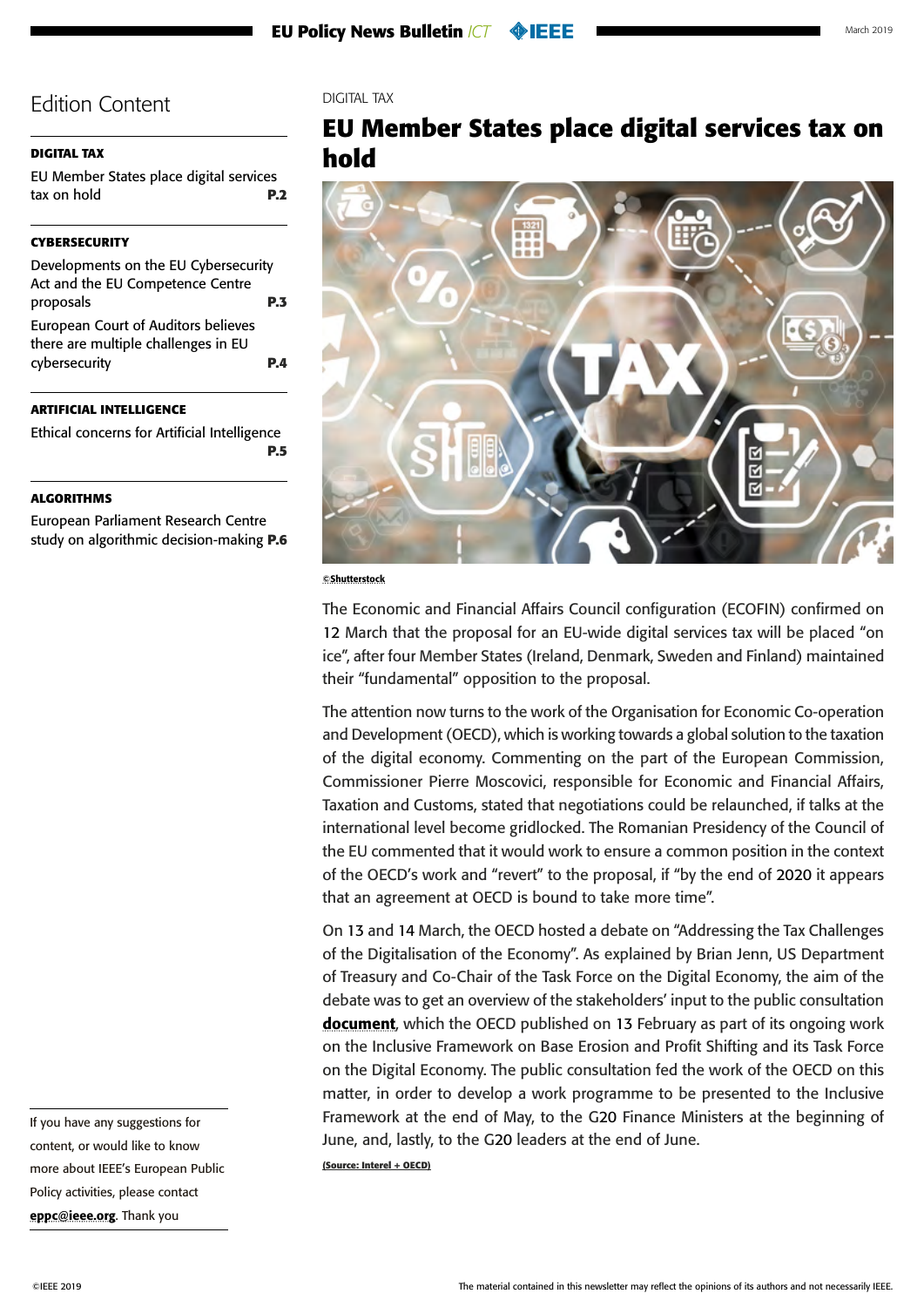#### <span id="page-2-0"></span>**[DIGITAL TAX](#page-1-0)**

[EU Member States place digital services](#page-1-0)  [tax on hold](#page-1-0) **P.2**

#### **CYBERSECURITY**

| Developments on the EU Cybersecurity                                              |     |
|-----------------------------------------------------------------------------------|-----|
| Act and the EU Competence Centre                                                  |     |
| proposals                                                                         | P.3 |
| <b>European Court of Auditors believes</b><br>there are multiple challenges in EU |     |
| cybersecurity                                                                     | PД  |

#### **[ARTIFICIAL INTELLIGENCE](#page-4-0)**

[Ethical concerns for Artificial Intelligence](#page-4-0) **[P.5](#page-4-0)**

#### **[ALGORITHMS](#page-5-0)**

[European Parliament Research Centre](#page-5-0)  [study on algorithmic decision-making](#page-5-0) **P.6**

#### CYBERSECURITY

# **Developments on the EU Cybersecurity Act and the EU Competence Centre proposals**



The **[provisional agreement](http://www.europarl.europa.eu/meetdocs/2014_2019/plmrep/COMMITTEES/ITRE/DV/2019/01-14/6-provisional-agreement-niebler-enisa-EN.pdf)** on the EU Cybersecurity Act was formally endorsed by the European Parliament with a very large majority in the plenary session of 12 March.

All political groups welcomed the Cybersecurity Act as an essential component for the protection of European interests and citizens. The legislation will strengthen the mandate of the European Cybersecurity Agency (ENISA) and will create a European certification scheme, operating on a voluntary basis. Some MEPs regretted the lack of ambition in the text, as they had hoped mandatory certification for critical infrastructure would be included. The Council is expected to formally approve the Cybersecurity Act shortly as well, so that the regulation can enter into force 20 days after it is published in the Official Journal of the EU.

Moreover, with regards to the EU Competence Centre and the Network of National Coordination Centres proposal, both the European Parliament and the Council of the EU reached a their respective positions on 13 March.

Representatives from the European Parliament, the Council of the EU and the European Commission already entered into negotiations in order to agree on a common text before the European elections in May 2019. Overall, there is great support for this proposal, as the Competence Centre aims at enhancing the coordination of research and innovation in the field of cybersecurity and becoming the EU's main instrument to pool investment in cybersecurity research, technology and industrial development, while the National Coordination Centres should provide the technical expertise in cybersecurity. The most contentious issue between the European Parliament and the Council of the EU is on how much of an institution this Cybersecurity Centre should become, as the former thinks it is important that the Competence Centre is executing a common European strategy for cybersecurity rather than only distributing funding for national projects.

 **(Source: Interel)**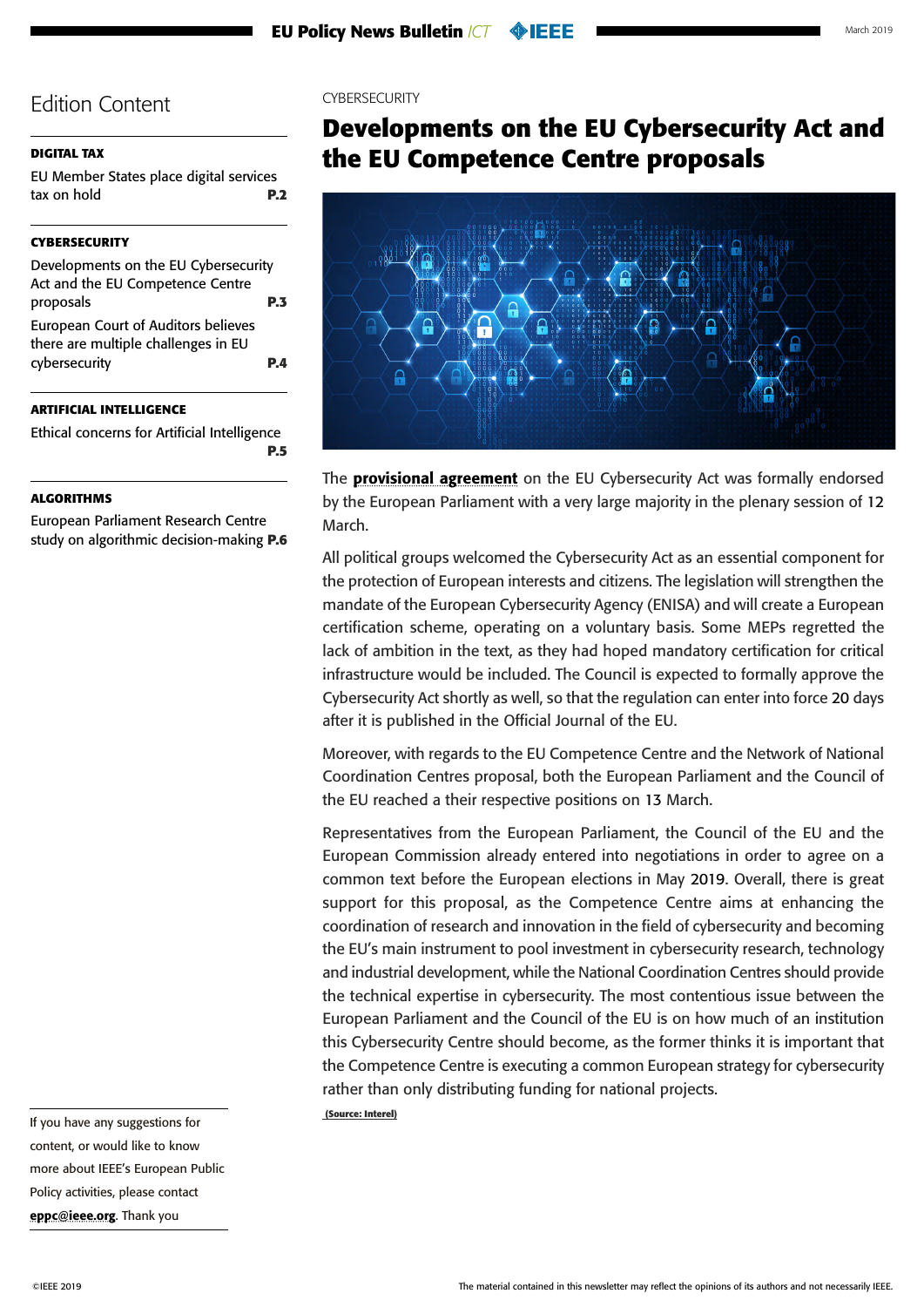### <span id="page-3-0"></span>**[DIGITAL TAX](#page-1-0)**

[EU Member States place digital services](#page-1-0)  [tax on hold](#page-1-0) **P.2**

### **[CYBERSECURITY](#page-2-0)**

| Developments on the EU Cybersecurity                                       |            |
|----------------------------------------------------------------------------|------------|
| Act and the EU Competence Centre                                           |            |
| proposals                                                                  | <b>P.3</b> |
| European Court of Auditors believes<br>there are multiple challenges in EU |            |
| cybersecurity                                                              | PД         |

### **[ARTIFICIAL INTELLIGENCE](#page-4-0)**

[Ethical concerns for Artificial Intelligence](#page-4-0) **[P.5](#page-4-0)**

#### **[ALGORITHMS](#page-5-0)**

[European Parliament Research Centre](#page-5-0)  [study on algorithmic decision-making](#page-5-0) **P.6**

# **European Court of Auditors believes there are multiple challenges in EU cybersecurity**

According to a new **[Briefing Paper](https://www.eca.europa.eu/Lists/ECADocuments/BRP_CYBERSECURITY/BRP_CYBERSECURITY_EN.pdf)** from the European Court of Auditors on the EU cybersecurity policy, multiple challenges in strengthening EU cybersecurity remain despite progress made. As the risk of falling victim to cybercrime or a cyberattack increases, they say it is essential to build resilience through strengthening governance, raising skills and awareness, and improving coordination. They also highlight the importance of meaningful accountability and evaluation to help the EU achieve its aim of becoming the world's safest digital environment.

The authors consider the challenges facing cyber policy under four main headings: the policy and legislative framework; funding and spending; building cyberresilience; and responding effectively to cyber incidents.

Firstly, the policy and legislative framework on cybersecurity is complex and multi-layered, according to the paper. Trying to forge all parts together into a comprehensive, strategic, coherent and coordinated way is a key challenge. Developing action aligned to EU cybersecurity strategy is a challenge in the absence of measurable objectives and scarce, reliable data. Outcomes are rarely measured and few policy areas have been evaluated, including the state of EU cybersecurity and readiness. The challenge is therefore to shift towards a performance culture with embedded evaluation practices.

Secondly, funding and spending in the EU on cybersecurity has been low and fragmented. The EU and its Member States need to know how much is being invested collectively to know which gaps to close. There is no dedicated EU budget to fund the cybersecurity strategy or a clear picture of what money goes where. The European Commission is working to overcome fragmentation in the cybersecurity research field, but to date results from investment in research are often not well patented, commercialised or scaled up, holding back the EU's resilience, competitiveness and autonomy.

Thirdly, the absence of a coherent, international cybersecurity governance framework impairs the EU's ability to respond to and prevent cyberattacks. Weaknesses in cybersecurity governance abound in the public and private sectors across the EU. This poses a challenge to a coherent EU-wide approach to cybersecurity. In addition, given the growing global cybersecurity skills shortfall, raising skills and awareness across all sectors and levels of society is essential.

Lastly, digital systems have become so complex that preventing every attack is impossible. The challenge is therefore on rapid detection and response. Cybersecurity is not yet fully integrated into existing EU-level crisis response coordination mechanisms, potentially limiting the EU's capacity to respond to largescale, cross-border cyber incidents. The potential interference in electoral processes and disinformation campaigns is also a critical challenge, especially in view of the European Parliamentary elections in May 2019.

**(Source: European Court of Auditors)**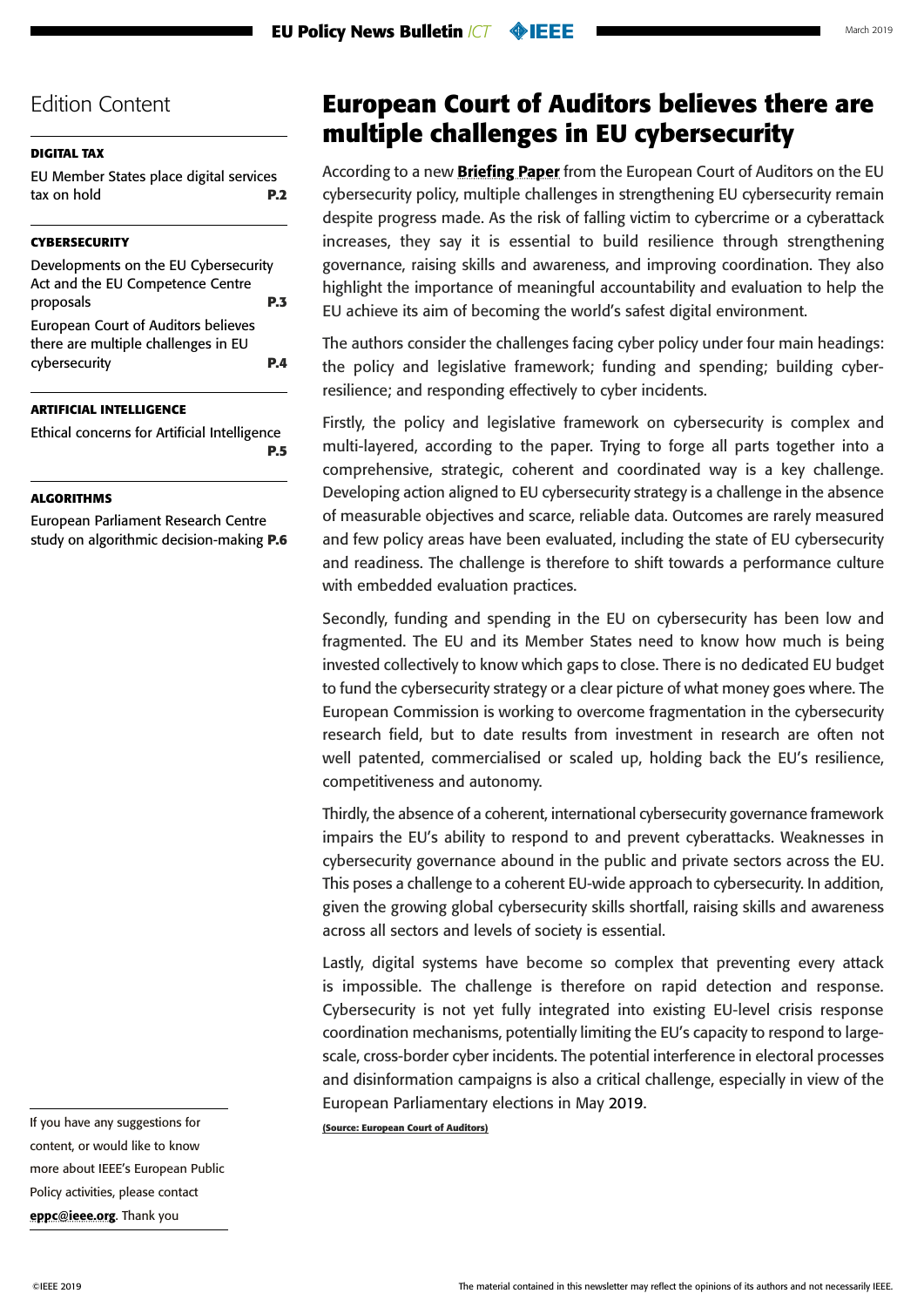### <span id="page-4-0"></span>**[DIGITAL TAX](#page-1-0)**

[EU Member States place digital services](#page-1-0)  [tax on hold](#page-1-0) **P.2**

### **[CYBERSECURITY](#page-2-0)**

[Developments on the EU Cybersecurity](#page-2-0)  [Act and the EU Competence Centre](#page-2-0)  [proposals](#page-2-0) **P.3** [European Court of Auditors believes](#page-3-0)  [there are multiple challenges in EU](#page-3-0)  [cybersecurity](#page-3-0) **P.4**

### **ARTIFICIAL INTELLIGENCE**

Ethical concerns for Artificial Intelligence **P.5**

### **[ALGORITHMS](#page-5-0)**

[European Parliament Research Centre](#page-5-0)  [study on algorithmic decision-making](#page-5-0) **P.6** ARTIFICIAL INTELLIGENCE

# **Ethical concerns for Artificial Intelligence**

On 19 March, the European Parliament organised a seminar on ethical concerns for Artificial Intelligence (AI) gathering a wider variety of speakers from different



#### ©Shutterstock

sectors. The positions expressed during the discussion gravitated around the main theme of maintaining the human person at the centre of AI development in order to avoid its possible negative ramifications, ranging from monopolies of technological giants and 'surveillance capitalism' to geopolitical ramifications with regards to Big Data and AI based on the values and principles of different regions of the world. Discussions continued on what essentially constitutes the difference between human and machine and the consequences this has for the development of AI.

Furthermore, a Member of the European Commission's High-Level Experts Group on Artificial Intelligence, Thomas Metzinger, Professor of Theoretical Philosophy, Johannes Gutenberg University, gave an exclusive preview of the ethical guidelines that will be published on 10 April, underlining that it will be the most advance ethical guidance document on AI in the world. In his view, the strong industry majority of the High-Level Experts Group on AI, is reflected in the guidelines, as the private sector has an interest in cultivating ethical debates in order to delay, postpone, or deter policymaking or regulation. According to Mr Metzinger, the major goal of the industry is to avoid the enforcement of concrete legislation. He added that for the private sector, ethical guidelines are a declaration for an investment strategy, with the danger that too strong regulation would mean that research funding will go to other parts of the world. One positive proposal for him is to take 12.5% of the investment, namely €20 billion a year for the next 10 years, to create a European Ethics Hub, a research centre for ethics and education network across all European universities in all Member States. In this respect, he noted that Massachusetts Institute of Technology in the U.S. invested \$1 billion in this kind of centre for AI.